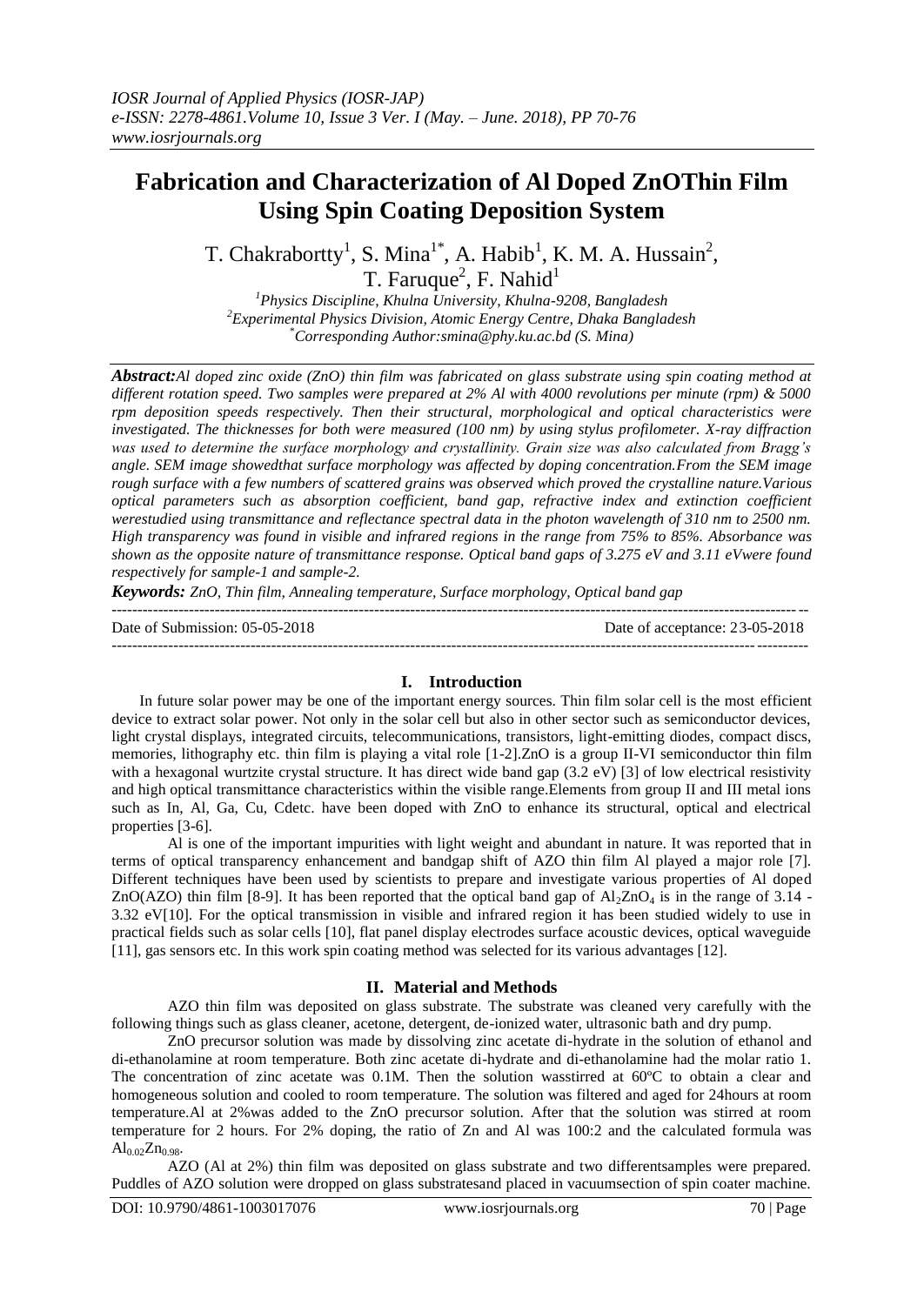Two rpm such as 4000 rpm and 5000 rpm were selected. Rotating time was set for 30 seconds and count was set for 4 times for every sample. 50 bar nitrogen vacuum was maintained through the spin coatingdeposition process.The samples were annealed at 300ºC for 15 minutes. Annealing process was done in vacuum section. Thewhole process was repeated again.

Thickness of AZO samples was measured by usingstylus profilometer (Model: DektakXT).RIGAKU UltimaIV X-ray Diffractometerwith theCu Ka radiations ( $\lambda = 1.54059$  Å)was usedtodetermine X-ray diffraction patterns.Grain size was measured from Scherrer's formula [13]

$$
D = \frac{0.9\lambda}{\beta \cos \theta_B}
$$

Where  $\lambda$  is the wavelength of radiation,  $\theta_B$  is the Bragg's angle at where XRD peak is found and  $\beta$  is full width at half maximum (FWHM).

SEM machine (Model: JSM 6010LA) was used to take image which helped to obtain surface morphological characteristics. Opticalproperties of the thin films were also investigated withthe help of UV-Visspectrophotometer in the photonwavelength range from 310 nm to 2500 nm. Transmittance was measured from the following equation

$$
T = \frac{\text{transmitted intensity}}{\text{incident intensity}} \times 100\%
$$

Absorption co-efficient  $(\alpha)$  was measured as

$$
\alpha = -\frac{\ln T}{t}
$$

Where, t is the thickness of the sample.

Optical bandgap was measured from the following energy, α is absorption co-efficient and A is the optical constant.

 $\alpha$ hv = A(hv-E<sub>g</sub>)<sup>1/2</sup>

## **III. Results and Discussion**

## **III A. XRD Analysis of the Thin Films**

The thickness measured for both films was 100 nm. X-ray diffraction pattern of both AZO film are shown in Fig. 1. It is found that both have a sharp peak at (002) plane which reveals that both thin films are likely of crystalline hexagonal structure [14]. According to Bragg's equation the grain sizes were calculated and tabulated at table1.

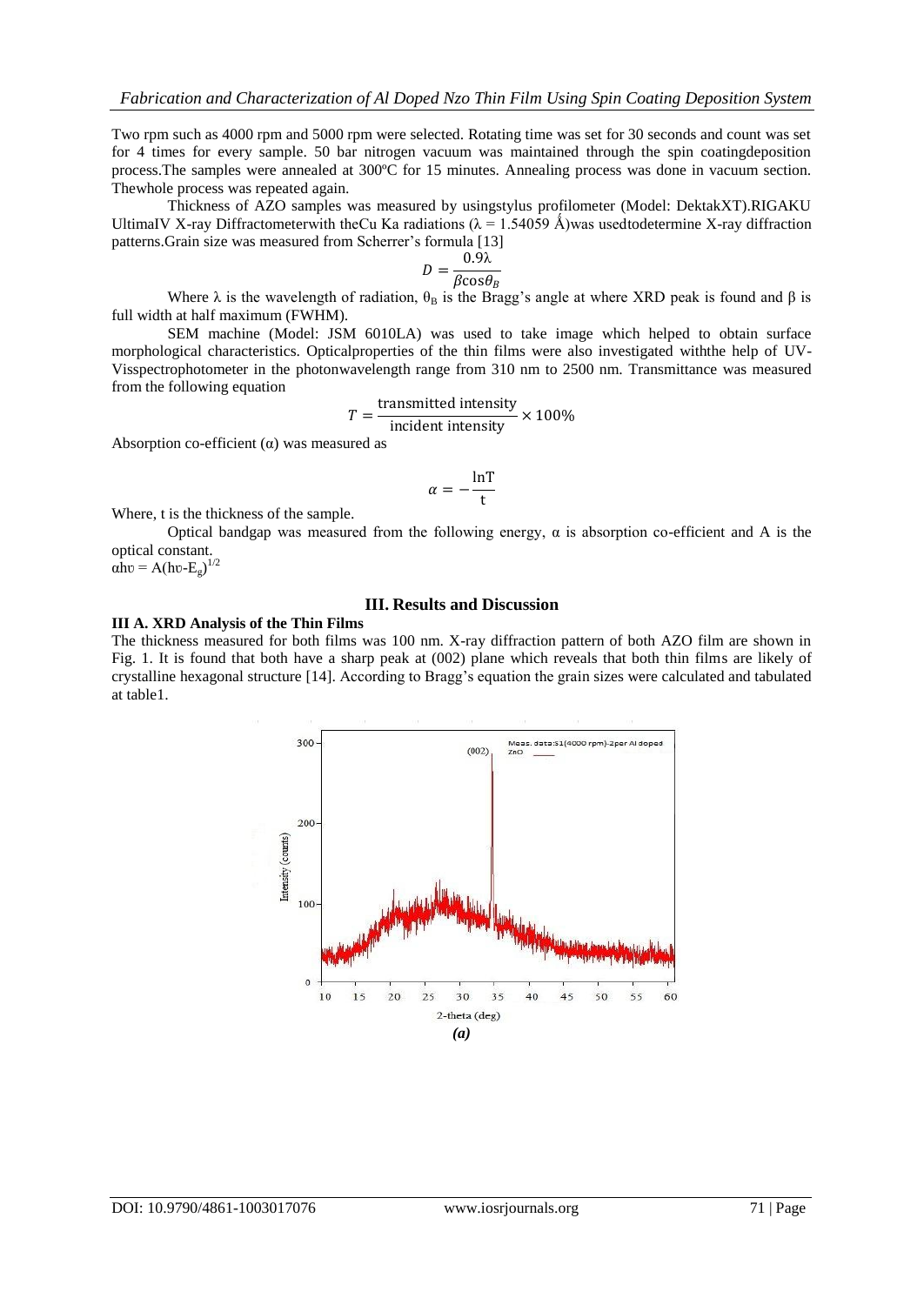

**Figure 1***.*XRD pattern of AZO thin film for (a) Sample-1 (4000 rpm) anb (b) Sample-2 (5000 rpm)

|           |                   |            | <b>Table1.20</b> <sub>B</sub> , FWHM and grain sizes for Sample-1 and Sample-2 |               |             |  |
|-----------|-------------------|------------|--------------------------------------------------------------------------------|---------------|-------------|--|
| Thin Film | $2\theta_B$ (deg) | FWHM (deg) |                                                                                | Grain<br>(nm) | <b>Size</b> |  |
|           |                   |            |                                                                                |               |             |  |

| ******* * ***** | $= 0.0$ (see $= 0.7$ ) |       | -------<br>----<br>(nm) |
|-----------------|------------------------|-------|-------------------------|
| Sample-1        | 34.34                  | 0.363 | 0.401                   |
| Sample-2        | 34.44                  | 0.306 | 0.476                   |
|                 |                        |       |                         |

## **IV. OPTICAL PROPERTIES**

SEM images are shown in Fig. 2 for both samples. Film surfaces are not fully uniform and covered with the slightly inhomogeneous deposited material. It looks like a rough surface with a few numbers of scattered grains and without pores. These scattered grains prove the crystalline nature [9].

Another important optical property reflectance has been studied for both the AZO samples deposited on glass substrate using UV-Vis-NIR Spectrophotometer. The reflectance investigation has also been done in the range from 310 nm to 2500 nm. In Figures 3 and 4 the reflectance response against wavelength and the photon energy have been shown respectively. Different reflectance values have been found for different samples in different regions. Both the samples have given some irregular values of reflectance up to 940 nm. In the region from 380 nm to 700 nm (visible region) reflectance first has increased and then decreased.

From Fig. 4 it is clear that the reflectance value has started to increase from 0.5 eVand both the samples have achieved the maximum valueat 0.7 eV (1780 nm). Then it has started to decrease. The higher values have been found in the region for 0.5 eV to 2.5 eVand the lower responses for 2.5 eV to 4 eV. At starting point the reflectance values have been found 6.79% and 5.62% (at 310 nm and 4 eV) and at last 10.92% and 12.31% (at 2500 nm and 0.5 eV) for sample-1 and sample-2 respectively.



Sample-1  $(a)$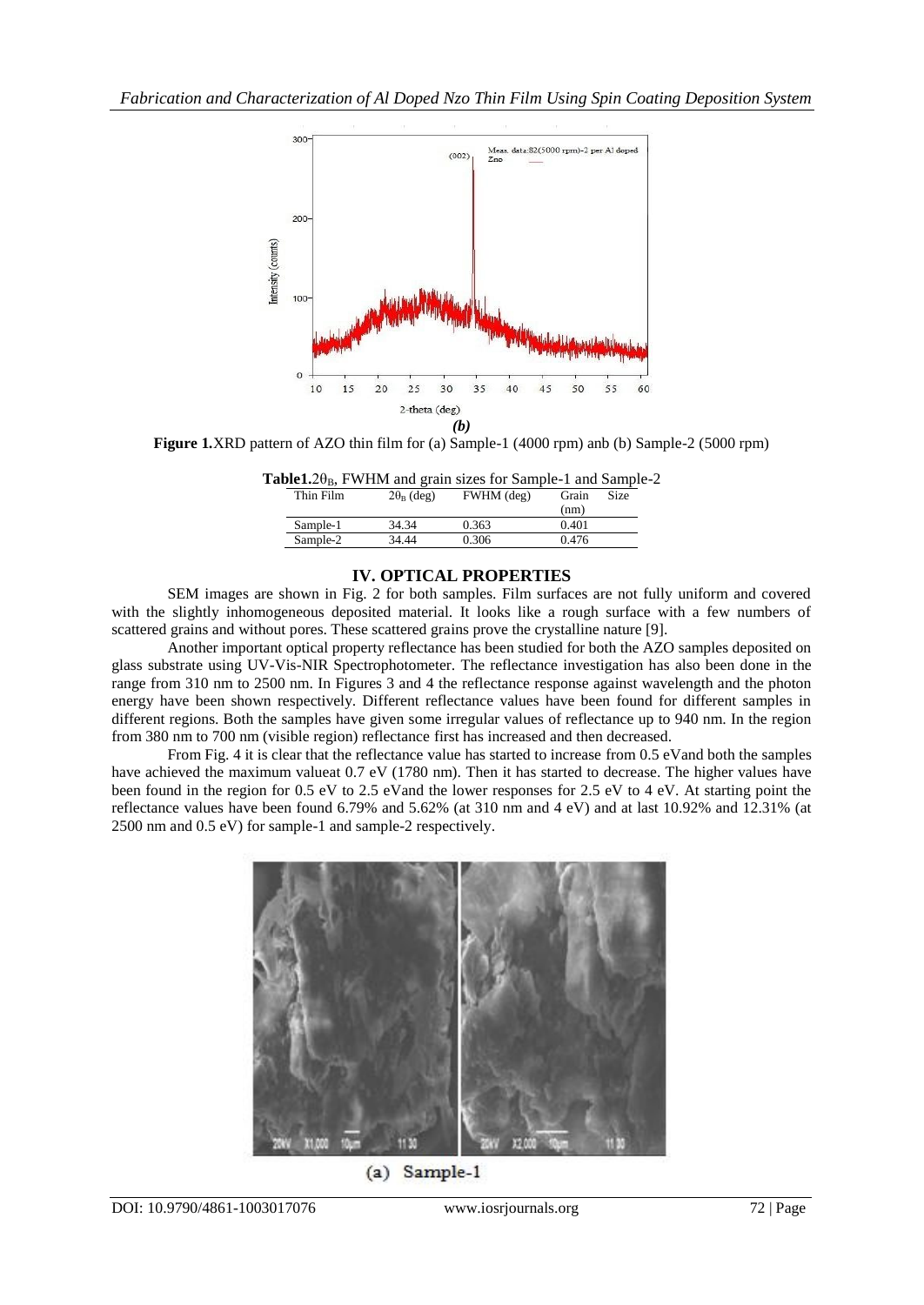

**Figure 2.** SEM images of AZO thin films for (a) Sample-1 (4000 rpm) anb (b) Sample-2 (5000 rpm).



**Fig 3:** Reflectance (%) of AZO samples (different rpm) with respect to wavelength



**Fig 4:** Reflectance (%) of AZO samples (different rpm) with respect to photon energy

Crystalline structure is more clearfor sample-1 than for sample-2. Percentage transmittance is shown in Fig. 5 in the region of wavelength 310 nm to 2500 nm. Transmittance increases with the increase of wavelength. In the visible and infrared regions transmittance is about 80% to 85%. But in the ultraviolet region it is very low. Absorption characteristic shows the opposite nature of transmittance which depicts in Fig. 6. It is decreasing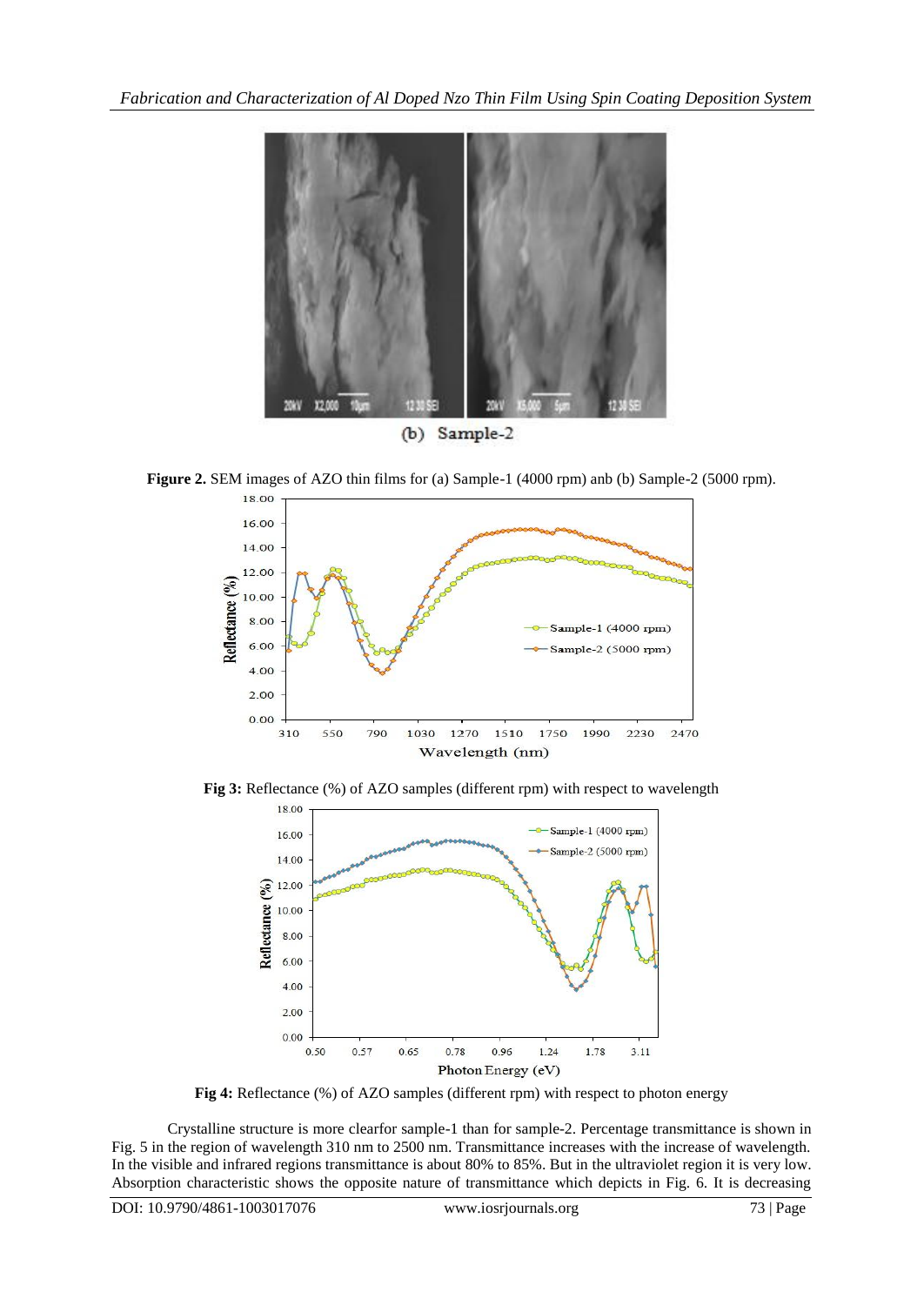with the increase of wavelength and gives a consistent value beyond 700 nm. Low absorption at visible and ultraviolet regions indicates higher transmission. From 400 nm to downward values absorption increases rapidly which indicates the position of optical band gap [15]. By plotting( $\alpha$ h $\gamma$ )<sup>2</sup> versus h $\gamma$ (Fig. 7)for AZO thin film bandgap is determined. Band gaps for sample-1 and sample-2 arefound 3.275 eV and 3.11 eV respectively [15]. It is seen that band gap value of Sample-2 is lower than that of Sample-1. So less energy is required to transmit electron from valence band to conduction band for Sample-2. It also indicates that transmittance of Sample-1 is greater than that of Sample-2.

The extinction coefficient, K is the imaginary part of the complex index of refraction which is also related to the light absorption. Fig. 8 shows that the extinction coefficient increases with the increase of wavelength (nm). Fig. 9 shows the refractive index for different wavelengths and gives a higher value in the region from 700 nm to 2500 nm[16].







Figure 6. Absorption co-efficient of AZO samples (different rpm) vs. wavelength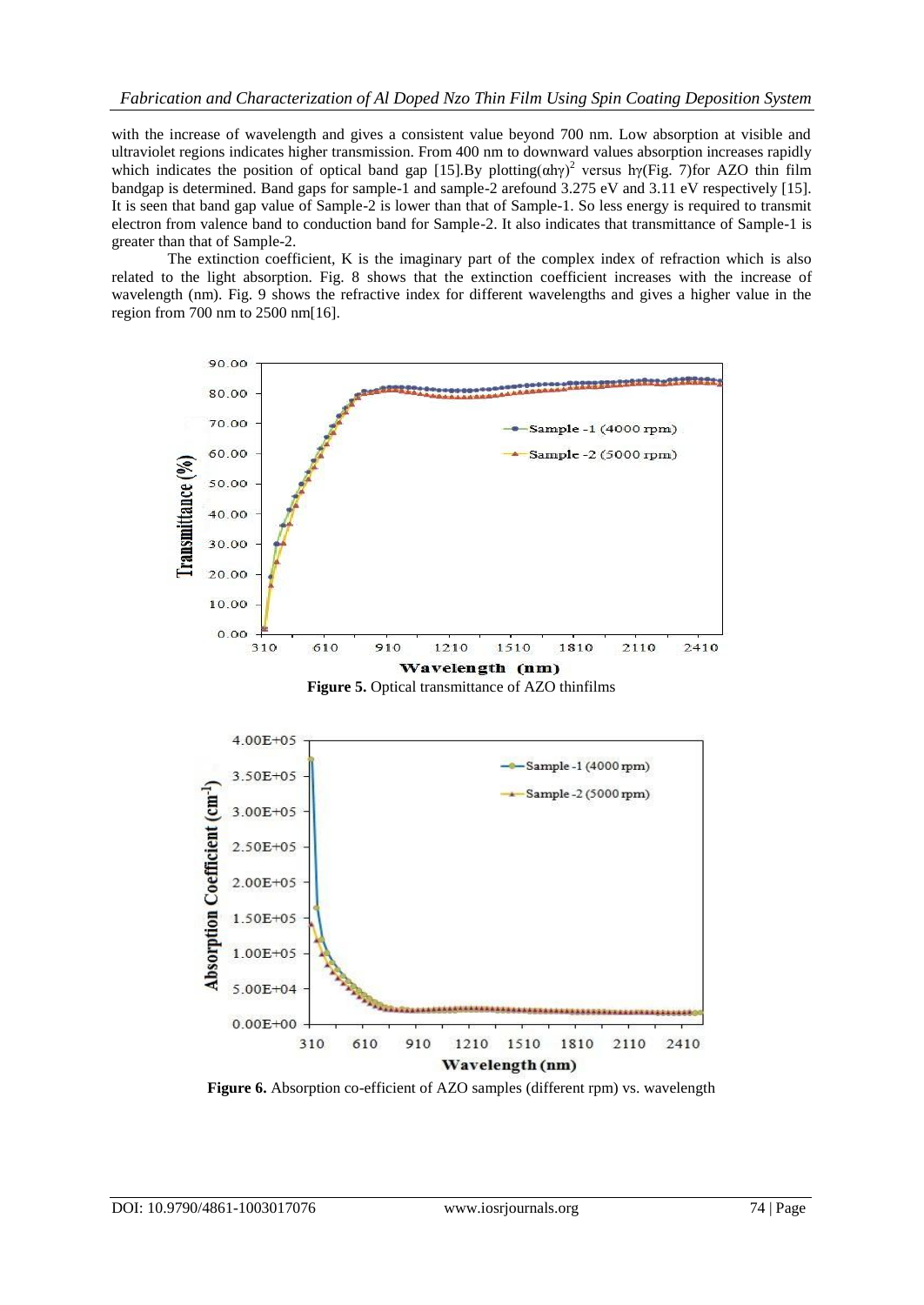

**Figure 7.**Band gap plot of  $(\alpha h\gamma)^2$  versus hy for AZO thin films



**Figure 8.**Extinction co-efficient of AZO samples (different rpm) vs. wavelength